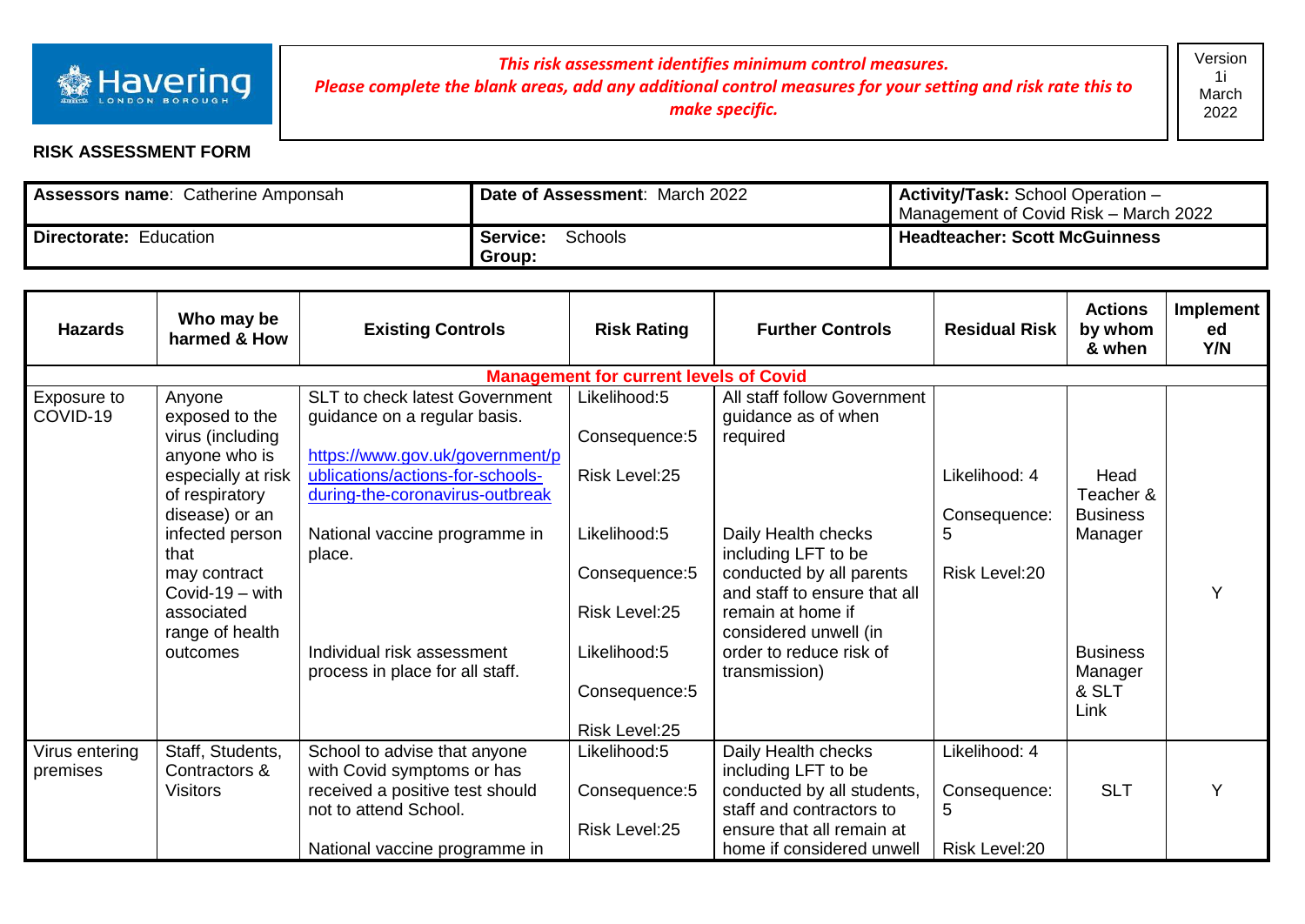|                                                                  |                                  | place.<br>Hands to be washed or hand<br>sanitiser to be used on arrival at<br>school.                                                                                                                                                                                                                                                                                                                                                                           | Likelihood:5<br>Consequence: 5<br>Risk Level:25 | (in order to reduce risk of<br>transmission)<br>Receptionist / Allocated<br>staff to check visitors and<br>students temperature<br>upon entry.<br>Hand Sanitizers and anti-<br>bacterial wipes available<br>to staff to use. | Likelihood:3<br>Consequence:<br>3<br>Risk Level:9 | <b>SLT</b><br>allocated<br>staff /<br>Receptioni<br>st / Site                                    |   |
|------------------------------------------------------------------|----------------------------------|-----------------------------------------------------------------------------------------------------------------------------------------------------------------------------------------------------------------------------------------------------------------------------------------------------------------------------------------------------------------------------------------------------------------------------------------------------------------|-------------------------------------------------|------------------------------------------------------------------------------------------------------------------------------------------------------------------------------------------------------------------------------|---------------------------------------------------|--------------------------------------------------------------------------------------------------|---|
| Staff & Student<br>Competence                                    | Anyone in<br>building            | Staff to receive refresher briefing<br>and recomplete hand washing e-<br>learning;<br>Students to receive briefing and<br>watch handwashing e-learning.                                                                                                                                                                                                                                                                                                         | Likelihood:2<br>Consequence:2<br>Risk Level:4   | Hand washing charts on<br>display in classrooms                                                                                                                                                                              | Likelihood:2<br>Consequence:<br>3<br>Risk Level:6 | AHT (CC)/<br>Heads of<br>Year                                                                    |   |
| Hand to<br>mucous<br>membrane<br>transfer (eyes,<br>nose, mouth) | Staff, Students<br>& Contractors | Regular hand washing - in<br>particular:<br>On arrival;<br>Before eating;<br>After using the toilets.<br>Cold/warm running water<br>available for hand washing, with<br>liquid detergent and paper towels<br>at easily accessed areas.<br>Appropriate number of covered<br>bins have been provided to<br>dispose of used tissues and<br>reiterate catch it, bin it, kill it<br>message to staff and pupils.<br>Use the e-Bug COVID-19<br>website for resources. | Likelihood:3<br>Consequence: 3<br>Risk Level:9  | Pupils/ staff to watch<br>handwashing video.<br>PPE training provided to<br>staff<br>Every class equipped with<br>hand washing facilities,<br>paper towels and hand<br>sanitizer.                                            | Likelihood:2<br>Consequence:<br>3<br>Risk Level:6 | <b>Business</b><br>Manager/<br><b>Site</b><br>Team/SLT<br>/Class<br>Teacher/<br>Group<br>Leaders | Y |
| Surface<br>transfer                                              | Staff, Students<br>& Contractors | Cleaning schedule in place which<br>details all items/areas to be<br>cleaned/sanitized/disinfected and<br>the frequency.                                                                                                                                                                                                                                                                                                                                        | Likelihood:2<br>Consequence: 3                  | Cleaning check schedule<br>implemented and signed<br>to ensure constant<br>cleaning                                                                                                                                          | Likelihood:2<br>Consequence:<br>3                 | Site staff /<br>Cleaner/<br><b>Class</b><br>teacher                                              | Y |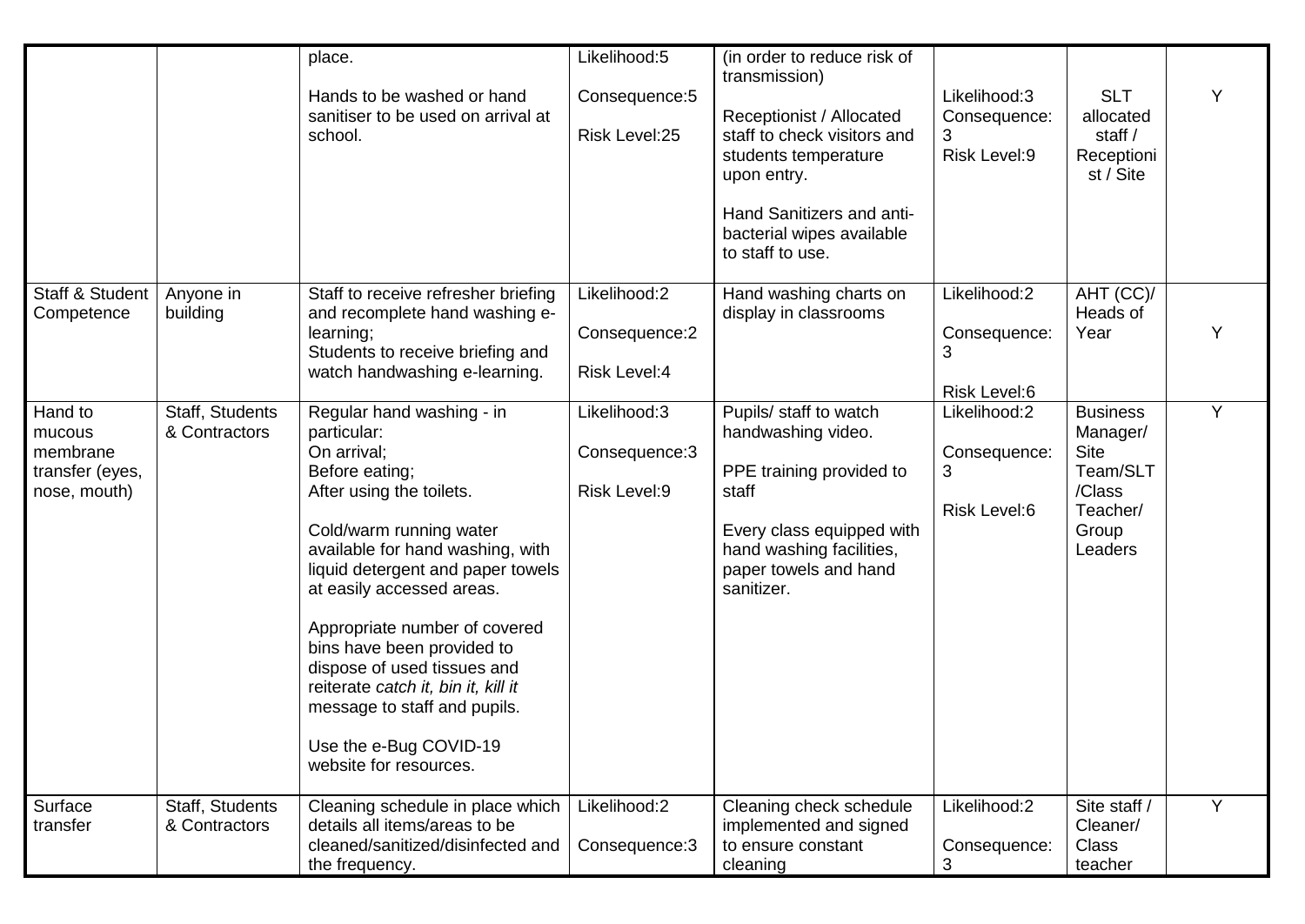|                                               |                                                            |                                                                                                                                                                                                                                                                                                                                                                                               | Risk Level:6                                     |                                                                                                                                                                                                                                                                                                                                                                                                                                                                                                                                 |                                                    |                                |   |
|-----------------------------------------------|------------------------------------------------------------|-----------------------------------------------------------------------------------------------------------------------------------------------------------------------------------------------------------------------------------------------------------------------------------------------------------------------------------------------------------------------------------------------|--------------------------------------------------|---------------------------------------------------------------------------------------------------------------------------------------------------------------------------------------------------------------------------------------------------------------------------------------------------------------------------------------------------------------------------------------------------------------------------------------------------------------------------------------------------------------------------------|----------------------------------------------------|--------------------------------|---|
|                                               |                                                            | Method statements to be used<br>for each item of equipment. This<br>includes<br>Product to be used;<br>$\bullet$<br>Method of application;<br>including dwell time;<br>Cleaning order;<br>٠<br>Disposal of product;<br>PPE.<br>Regular cleaning of high traffic<br>areas e.g. handles, hand rails,<br>toilet areas (Cleaning regime to<br>be detailed in further controls by<br>each school). |                                                  |                                                                                                                                                                                                                                                                                                                                                                                                                                                                                                                                 | Risk Level:6                                       |                                |   |
| Suspected<br>case of<br>COVID-19 in<br>School | School<br>Staff/Teachers/<br>Parents/Visitors<br>to School | Identify a room/space where the<br>pupil can be isolated whilst<br>waiting for collection. Ideally with<br>a window that can be opened to<br>provide ventilation.<br>2m distancing should be in place.                                                                                                                                                                                        | Likelihood:3<br>Consequence: 5<br>Risk Level: 15 | Any school staff/teachers/<br>parents/ visitors to school<br>showing signs of illness<br>will be directed to the<br>designated area/room<br>whilst waiting to be<br>collected.<br>Masks are available to all<br>staff including students.<br>Adults would be advised to<br>wear them whilst waiting<br>to be collected.<br>Social distancing rules will<br>apply.<br>Any supervising adult<br>would be advised to wear<br>a mask and gloves.<br>Designated isolation<br>area/room to be sectioned<br>off for a specialized deep | Likelihood:3<br>Consequence:<br>4<br>Risk Level:12 | All Staff /<br><b>Cleaners</b> | Y |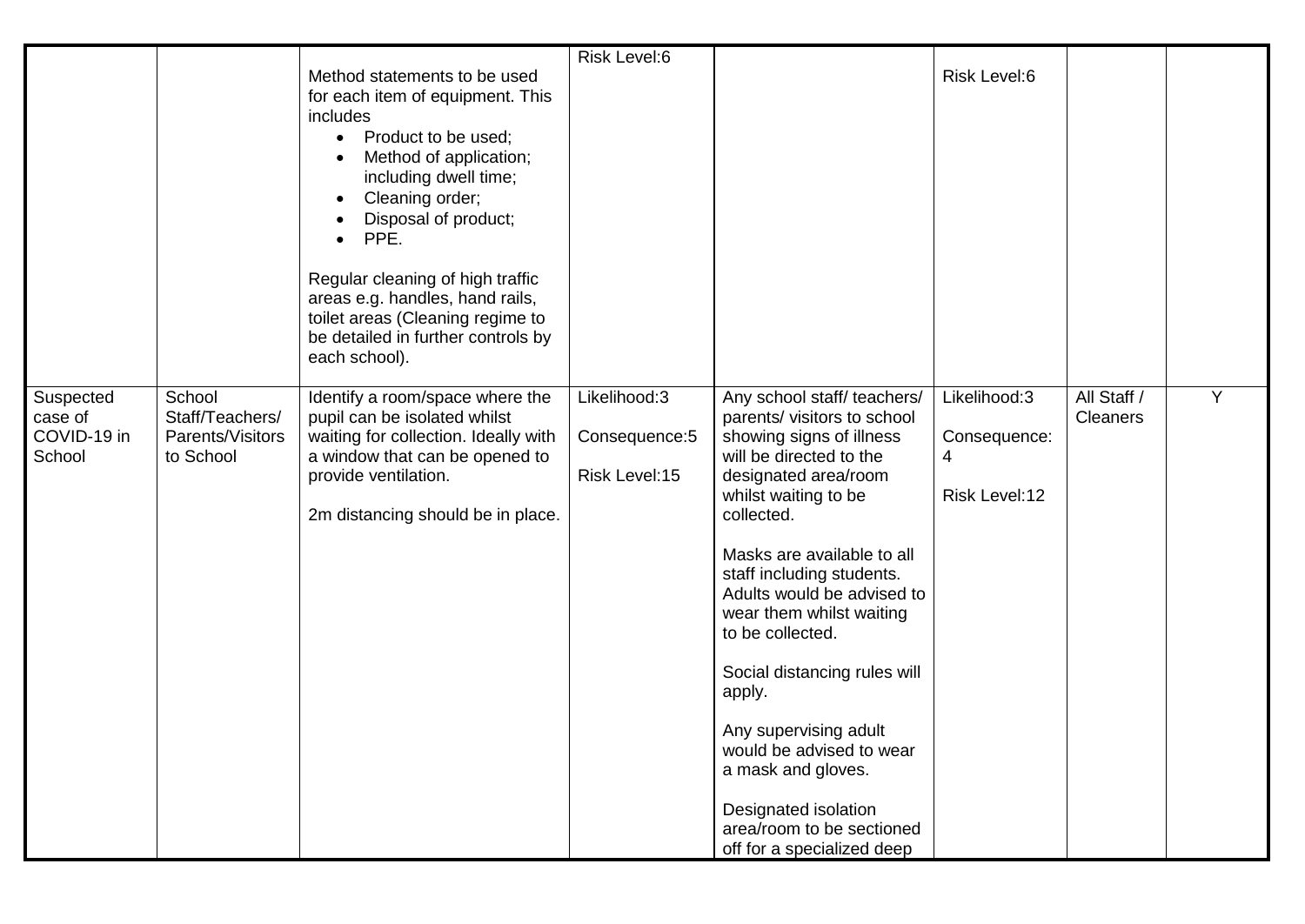|                                  |                                                                        |                                                                                                                                                                                                                                     |                                                 | clean.                                                                                                                                                                                                     |                                                     |                                                 |   |
|----------------------------------|------------------------------------------------------------------------|-------------------------------------------------------------------------------------------------------------------------------------------------------------------------------------------------------------------------------------|-------------------------------------------------|------------------------------------------------------------------------------------------------------------------------------------------------------------------------------------------------------------|-----------------------------------------------------|-------------------------------------------------|---|
| Airborne<br><b>Transfer Risk</b> | Staff/Students/V<br>isitors/Contracto<br>rs                            | Individual ventilation risk<br>assessments completed for each<br>workspace.                                                                                                                                                         | Likelihood: 3<br>Consequence: 5                 | Air conditions in buildings<br>will be turned off due to it<br>recirculating air.                                                                                                                          | Likelihood: 3<br>Consequence:                       | Site Staff /<br>All staff                       | Y |
|                                  |                                                                        | Fire doors will only be held open<br>by automatic release devices.<br>Air conditioning systems set to<br>fresh air input not recirculating.<br>Fire exit doors can only be left<br>open where it does not<br>excessively compromise | Risk Level: 15                                  | Windows and doors to be<br>opened at all times at the<br>start of each day.                                                                                                                                | 4<br>Risk Level:12                                  |                                                 |   |
|                                  |                                                                        | security.<br>High aerosol generating activities<br>(including singing, dance and<br>sport) should be undertaken<br>outside wherever practicable<br>(e.g. adverse weather conditions<br>forces the activity inside).                 |                                                 |                                                                                                                                                                                                            |                                                     |                                                 |   |
|                                  |                                                                        |                                                                                                                                                                                                                                     |                                                 | Preparedness for any potential future variants/outbreaks                                                                                                                                                   |                                                     |                                                 |   |
| Future<br>Outbreak(s)            | Staff/Pupils/Visit<br><b>ors</b>                                       | Outbreak management plan has<br>been revised and has been<br>communicated to staff.<br>Follow the DfE Guidance                                                                                                                      | Likelihood:5<br>Consequence: 5                  | <b>All staff follow Government</b><br>guidance as of when<br>required                                                                                                                                      | Likelihood: 4<br>Consequence:<br>5                  |                                                 |   |
|                                  |                                                                        | https://www.gov.uk/government/p<br>ublications/actions-for-schools-<br>during-the-coronavirus-outbreak<br>Public Health to be contacted if<br>an outbreak is suspected.                                                             | Risk Level:25                                   | Daily Health checks<br>including LFT to be<br>conducted by all parents,<br>staff and visitors to ensure<br>that all remain at home if<br>considered unwell (in<br>order to reduce risk of<br>transmission) | Risk Level:20                                       | Head<br>Teacher &<br><b>Business</b><br>Manager |   |
| No Supplies of<br>Equipment      | <b>Staff</b><br>Unable to<br>protect staff &<br>Students from<br>Covid | System in place to ensure stock<br>of and stock rotation of PPE/face<br>coverings/hand sanitiser/cleaning<br>products                                                                                                               | Likelihood:5<br>Consequence: 5<br>Risk Level:25 | School taking advantage<br>of the LA PPE Forecast to<br>ensure adequate supplies<br>are available in terms of<br>an emergency                                                                              | Likelihood: 4<br>Consequence:<br>5<br>Risk Level:20 | <b>Business</b><br>Manager                      | Y |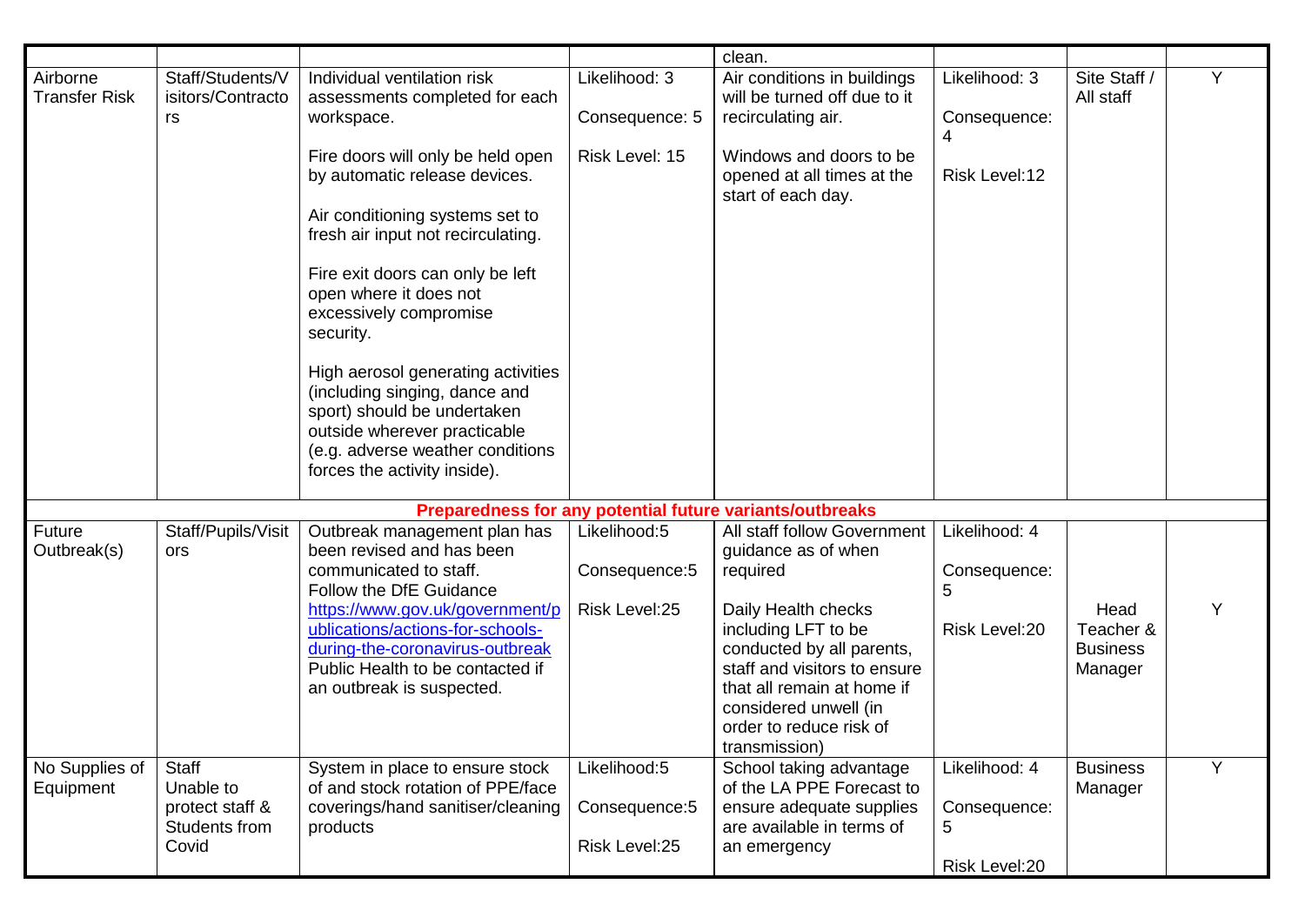| Competence<br>of any staff<br>wearing PPE      | Staff using PPE<br>& anyone<br>exposed<br>following<br>onward<br>transmission | In addition to general items listed<br>in section above.<br>Staff to recomplete:<br>Infection Prevention &<br>Control e-learning;<br>Putting on and taking off<br>PPE e-learning;<br>Competence Quiz.<br>Staff to achieve 80% pass rate in<br>the quiz to undertake work using<br>PPE. | Likelihood:3<br>Consequence: 3<br>Risk Level:9   | PPE only to be instructed<br>to be worn by first aid<br>staff. Training provided.<br><b>Checklist procedures</b><br>poster displayed in first aid<br>area<br>Gloves , masks and<br>sanitizers are available for<br>all staff on request.<br>Training/quiz to be<br>completed by all | Likelihood:2<br>Consequence:<br>3<br>Risk Level:6   | <b>Business</b><br>Manager/<br>Office<br>Manager /<br>Receptioni<br>st | v            |
|------------------------------------------------|-------------------------------------------------------------------------------|----------------------------------------------------------------------------------------------------------------------------------------------------------------------------------------------------------------------------------------------------------------------------------------|--------------------------------------------------|-------------------------------------------------------------------------------------------------------------------------------------------------------------------------------------------------------------------------------------------------------------------------------------|-----------------------------------------------------|------------------------------------------------------------------------|--------------|
| Lack of<br>procedures for<br>managing<br>Covid | Staff/Pupils/Visit<br><b>ors</b>                                              | <b>Further Covid-related</b><br>information/previous risk<br>assessments and guides are<br>maintained on<br>https://www.onesourcehealthand<br>safety.co.uk/resources                                                                                                                   | Likelihood:5<br>Consequence: 5<br>Risk Level: 25 | All staff, pupils and visitors<br>to follow Government<br>guidance as of when<br>required                                                                                                                                                                                           | Likelihood: 5<br>Consequence:<br>5<br>Risk Level:25 | All Staff                                                              | $\checkmark$ |